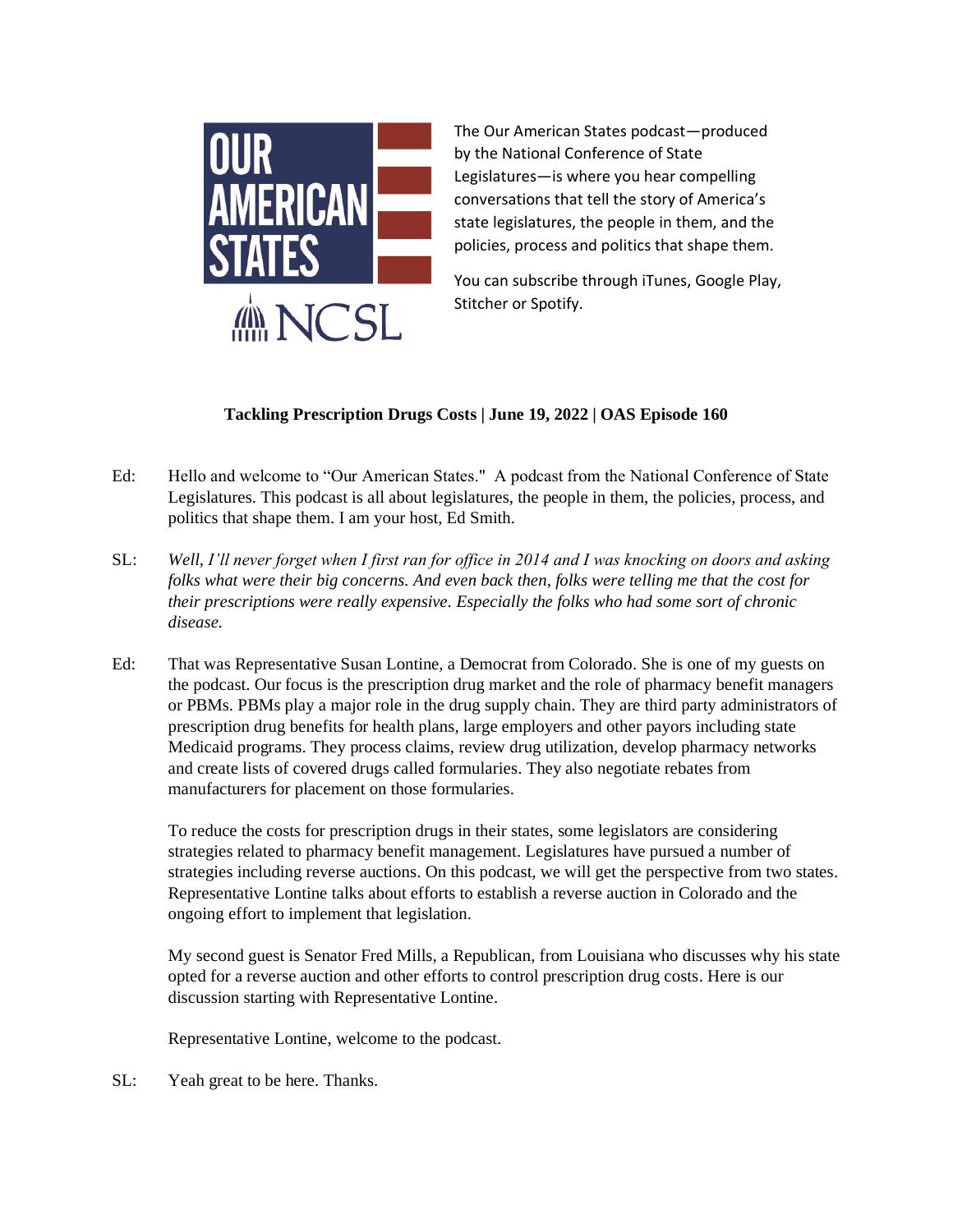- Ed: Thanks for joining me today to talk about prescription drug costs and more specifically pharmacy benefit managers. To start, I wonder if you could briefly explain how you became interested in this area and why it is important to you?
- SL: Well, I'll never forget when I first ran for office in 2014 and I was knocking on doors and asking folks what were their big concerns. And even back then, folks were telling me that the cost for their prescriptions were really expensive. Especially the folks who had some sort of chronic disease like folks with diabetes. Insulin, for example. So even then it's been a problem. And so I think tackling prescription drugs is something that we all need to figure out a path to do a better job of controlling the costs because it is pretty outrageous and folks are having to decide between paying rent, paying their mortgage, putting food on the table and paying for their prescription drugs. And that's just a terrible choice to have to make.
- Ed: I understand Colorado has pursued a reverse auction to increase competition among PBMs for the contract to manage prescription drug benefits for the state employee health plan. Can you tell me more about what a reverse auction is and why you chose to pursue that strategy?
- SL: On a really basic level, if you think about an auction normally, the buyer is you know bidding for a product with a seller and that's when a price will probably go up. And then you know the sellers will try to drive up the prices. A reverse auction is when the seller. It's actually just the opposite. The sellers are bidding for you know who can deliver at the lowest cost. So at the most basic level, that's what a reverse auction is. Now we are talking about PBMs. They have multiple layers of complication and in my view obfuscation. I think with the intent of trying to find every way they can to basically nickel and dime folks. That's my personal opinion. And so it requires a software platform to run that process. In 2017, New Jersey implemented a state reverse auction for their PBM for their state employees. They saved I think what \$1.6 dollars in the first year. Colorado, we are not going to see those kinds of savings. We haven't implemented it yet. They are in a process of trying to procure the platform piece. We estimate about a \$6 [million] to \$9 million savings per year. You know New Jersey had not negotiated their PBM contract for a decade before they did so there was that. And then you know New Jersey has a higher population than Colorado so therefore more state employees. But we do expect to achieve some savings.

Colorado has two plans to offer to employees. One is Kaiser which and they manage all of their stuff internally. And the other is Cigna. For those who choose the Cigna plan, we have a PBM plan that it goes along with that that the state contract separately. It's not done through the insurance carrier. And that is what we are having to bid out for is who will be our next PBM.

- Ed: What do you think the timeline is to implement that in your state?
- SL: I feel like there is some bureaucratic feet dragging and I'm having to push on folks. I'm hoping that they can get his started next year. And we passed this bill last year so they've had some time to try to put all the pieces in place. We don't have a definitely timeline yet.

*(TM): 6:23*

Ed: How do you think the reverse auction will change the landscape long term in Colorado? And I know you are leaving the legislature, but what else needs to be done in this area?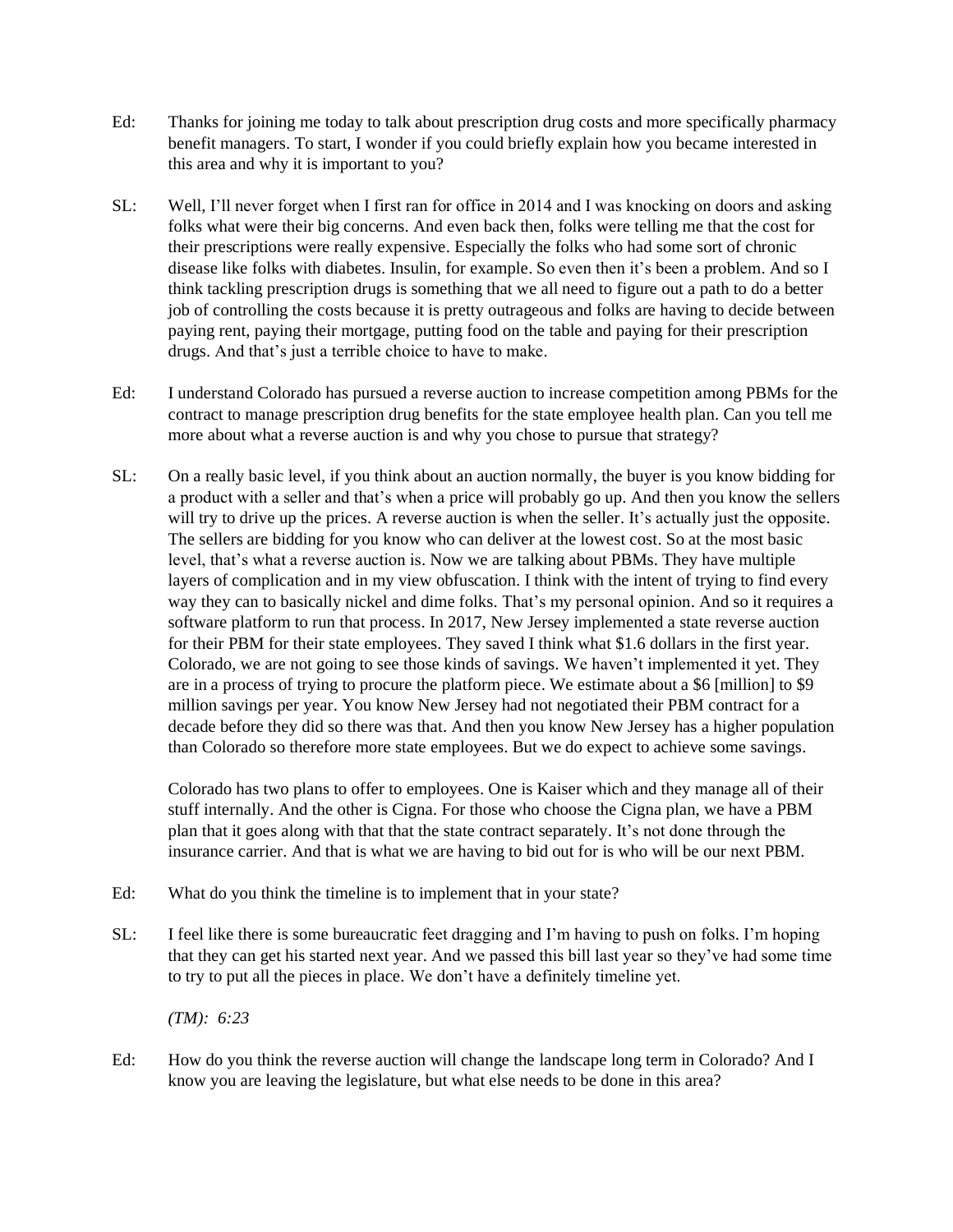SL: One of the things we did in our bill last year was to allow local governments, school districts to be able to buy into that for their own employees. When you have, I think, that much of a market share of folks who are using the PBM who has been negotiated through the state reverse auction plan, I would hope to see that that will apply some pressure overall to lower prescription drug prices for the private market.

The other piece in addition to just the you know contract and the initial bid for that, but what the state reverse auction will also put into place is an ongoing audit of every prescription filled to make sure that it meets the terms of the contract that was negotiated. And I think that's really important because oftentimes for whatever reason and I'm trying to not impugn motive, but those are the things that do fall through the cracks and we just want to make sure we keep everybody honest. I do think that that will help with pressure on the market.

- Ed: As we get ready to wrap up, I always like to ask guests particularly legislators, what were the lessons learned in working on this issue? Are there a few key things you'd tell your colleagues around the country to keep in mind if they work on this topic?
- SL: Well, I think it's important to listen to you know consumers. Find out what the pain points are and to make sure that we are holding plans and our PBMs accountable. They will scream it's going to raise rates. I hear that all the time with different things we've worked on in various factors. I think keeping the consumers in mind is where we need to be in healthcare costs. I've had great partners in working on a lot of the legislation that I've had. You know every state might have different partners, but one of the best sources and information on the state reverse auction is NASHIP and so if folks want to learn more about that, that would be a great place to go. And there are all kinds of other great policies that they work on as well which is a great resource.
- Ed: Well thanks for walking us through this complicated area of the health care system and talking about how you've tackled it in your state. Take care.
- SL: Thanks Ed.
- Ed: I'll be right back after this with Senator Fred Mills of Louisiana.

*(TM): 9:16 Music and Advertisements*

- Ed: Senator Mills, welcome to the podcast.
- FM: Good to be here Ed. Hope you are doing well.
- Ed: Well, thank you and thank you for joining me today to talk about the experience you've had down in Louisiana with trying to control prescription drug costs and more specifically how you approached the issue there of pharmacy benefit management. To start, I wonder if you could explain a little bit about your interest in this area and why it is important to you? And I do know you are a pharmacist so I'm sure that's some of the origin of your interest, but tell us a little bit about why this has become an important topic for you?
- FM: I guess it evolves over the years probably from practicing pharmacy and owning a pharmacy for so long, I've seen the evolution of prescription benefit management companies. And at one time,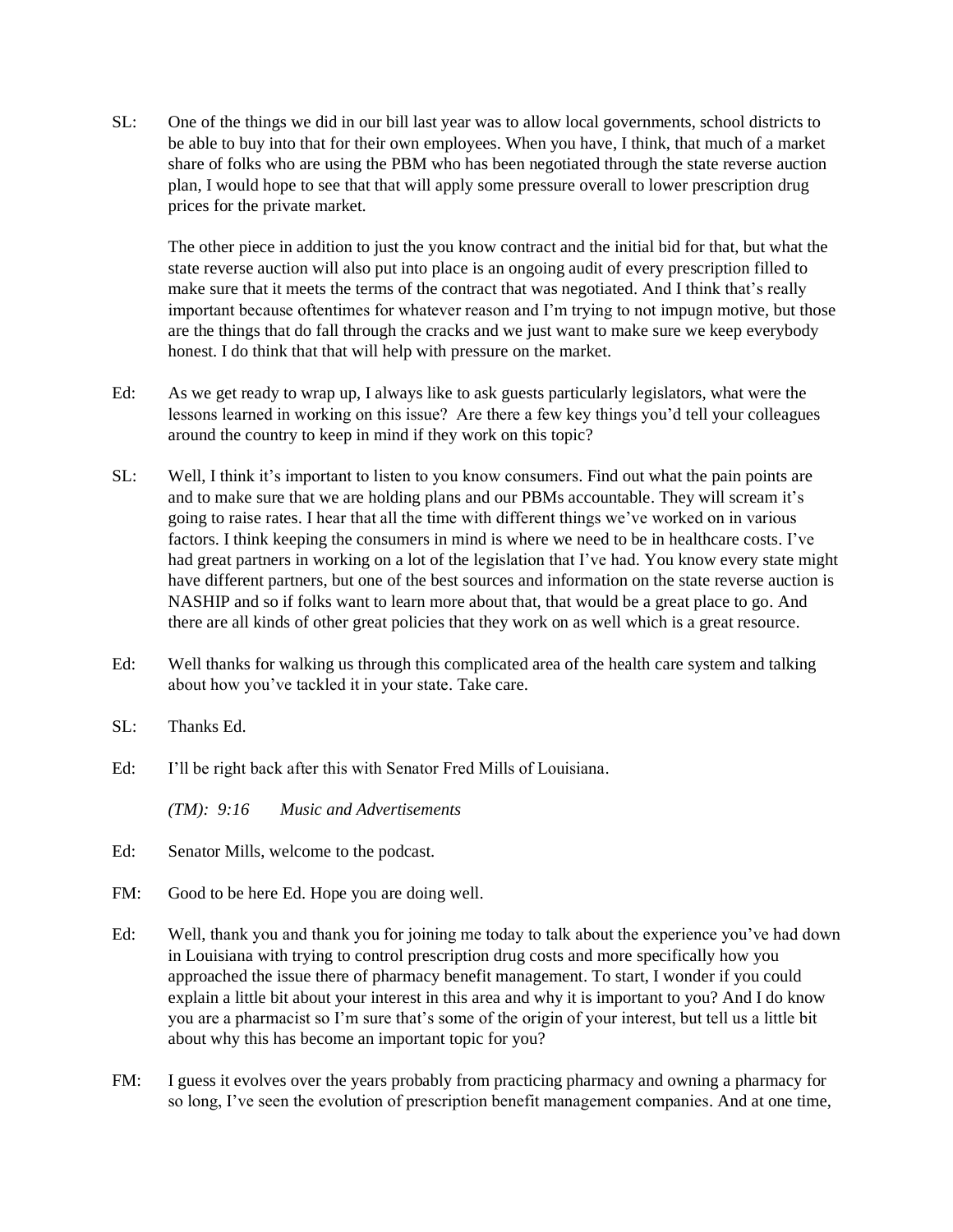they were basically a transactional company sort of like you buy something with Visa. You transact it into money. Just exchanges from there. And they've evolved into from mail order pharmacy to formulary management to patient steering. A lot of different components and as a pharmacist in the Senate, I receive calls from pharmacy providers, medical providers, patients basically saying look I have a problem. I was on this medication for many years and now I can't get it anymore or get a pharmacist calling me up and saying listen this has been a customer of mine for the last ten years and all of a sudden they received a letter they can no longer do business with me. A pharmacist will call me up and say, Look I filled this prescription. My ingredients cost is \$100. I got reimbursed \$70. What do I do? So, over the years, I've done hopefully PBM legislation that brings the issue to the forefront. I've continued to work on the issue because I think PBM used to be an insurance carrier and now I think they've evolved into several different components. I think they should be regulated by different components as they evolve. It's always been an issue that I. Most of the calls I get it's not people thanking me for the services in a PBM.

- Ed: Now I understand in Louisiana you pursued a reverse auction approach. And I spoke earlier on this podcast with Representative Lontine of Colorado where they also took that route. Why was that a good approach in your state?
- FM: I had an opportunity to meet Mark Bloom and Mark Bloom worked with New Jersey and President Sweeney and also with Governor Christie. I had a chance to interview his staff and he told us that I think their office had group benefits say something like 2.5 billion dollars over five years. And what he had me understand was that a PBM in real time has to be micromanaged because if you try and look at their activity six months a year down the road, you have very stale data. And the information that you have should be at the time of adjudication and not at the time of a post audit. He said something that always intrigued me, and I think it is one of the components of making sure everybody is doing the right thing at the right time.
- Ed: And with the reverse auction, did that allow you to do that kind of work then? Is that the insight that that gives you?
- FM: Well I passed the legislation last year and you know a lot of times when you have contractual obligations especially with office of group benefits and our department of health, they now have a tool that they can utilize if they so choose to do it. It was a challenge to pass the legislation because it looked like the PBMs from my vantage point kept saying that this was going to be an added burden cost to the State of Louisiana without a return of investment. So I passed the legislation basically permissive for these agencies to be able to use the reverse auction piece with all of the components involved. But I didn't make it mandated because the fiscal note probably would have killed the legislation. There is some rational to make it more permissive than mandate it.

*(TM): 13:23*

- Ed: I wonder if you could talk about any other efforts in Louisiana to address prescription drug cost in particularly as they relate to PBMs.
- FM: Yeah just this past session which we just ended on Monday, I was able to successfully with the help of all of the legislators pass legislation that basically now has put together a Medicaid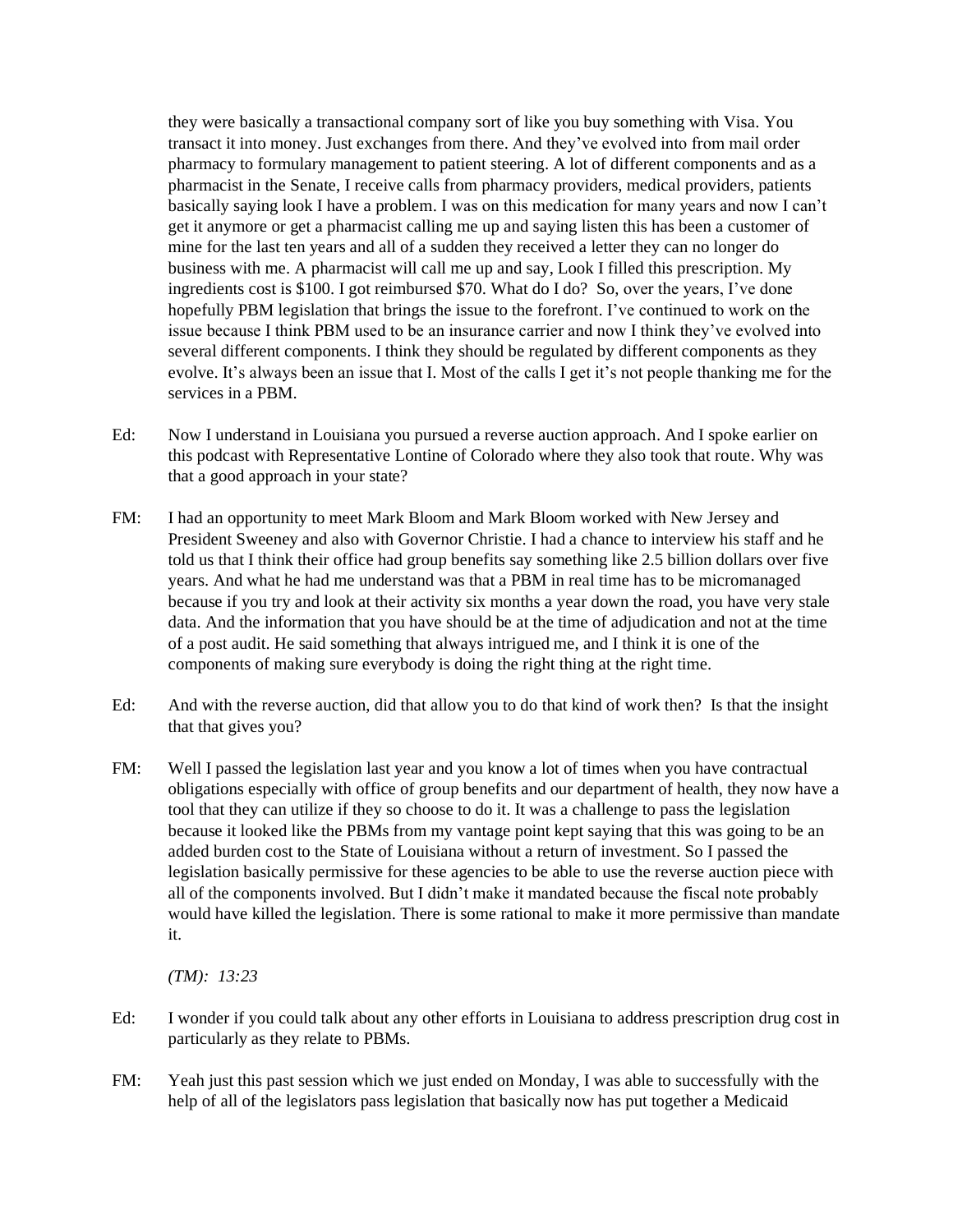coalition of pharmacy providers to be able to work within the department to talk about venues to save money. And in those venues, I think if you have a user group of practicing pharmacists that can basically talk about formulary management. They can talk about rebate issues. They can talk about prior authorization. They can talk about so many issues out there. You could save money when you talk to the people that are boots on the ground. And this commission that I put together is going to meet on a quarterly basis. And I think it is the first time we ever put together the providers that provide Medicaid services to our constituents to be able to interact with the department because I find that the PBMs and the managed care organizations have a front row seat with the departments, but the providers don't.

So my thought process is to give the providers some legislative authority to be able to meet with the department. So I think that's going to bring us some long term benefits.

- Ed: So that's really where you see the future going with this in Louisiana as opposed to another series of legislative efforts or something like that. More of this idea of getting the providers in there to give some advice.
- FM: I think it's a multi-prong approach. You know just this legislative session I was able to successfully pass legislation that all PBMs have to be licensed with the Board of Pharmacy. And so, I feel that the Board of Pharmacy is going to regulate portions of their practices that are pharmacy related. You know down the road, I think it's going to also take legislation if they are practicing medicine and they are doing certain types of medical acts that are within the practice act of the Board of Medical Examiners, I think they should be regulated. I think they are like any massive entity that they have to be regulated on several functions just like a hospital is. You know a hospital probably has five or six regulatory agencies that look at their work. One is the providers. The second I think is the regulators that understand it because I don't know about all the other states, but in our State, they are regulated by the insurance department and the insurance department doesn't understand what they are doing as far as pharmacy and medicine. So, I think by putting all of these agencies to be able to work together, I think it can have more of a longterm effect.
- Ed: Now you mentioned talking with folks in New Jersey when you were trying to think about how to approach this in Louisiana. So, I wonder now what you would share with people in other states who are going to have to grapple with this issue or they may already be in the middle of grappling with it? What lessons learned did you come away with?
- FM: I think the biggest advice is to reach out to the states and NCSL does a fabulous job of putting us together. I think the other thing is to actually talk to the providers that are providing services that are affected by the PBMs. I've had several focus group meetings and just meeting with physicians, they will tell me that if they are trying to get a prior authorization for certain drugs, it's not prior authorization. It's denial of the services. And I wouldn't never know that unless I talked to so many of those physicians that helped me. And every time I leave those meetings, I try and draft- legislation that basically helps to protect the safety of the public. So, my advice would be to meet with pharmacy providers. Meet with physicians. Meet with nurse practitioners. Meet with businesses because I don't think everybody is talking to each other. And at the end of the day, I think so many people are affected by these PBMs that it is going to take a major, major group effort to be able to at least get a sense of what they are doing.